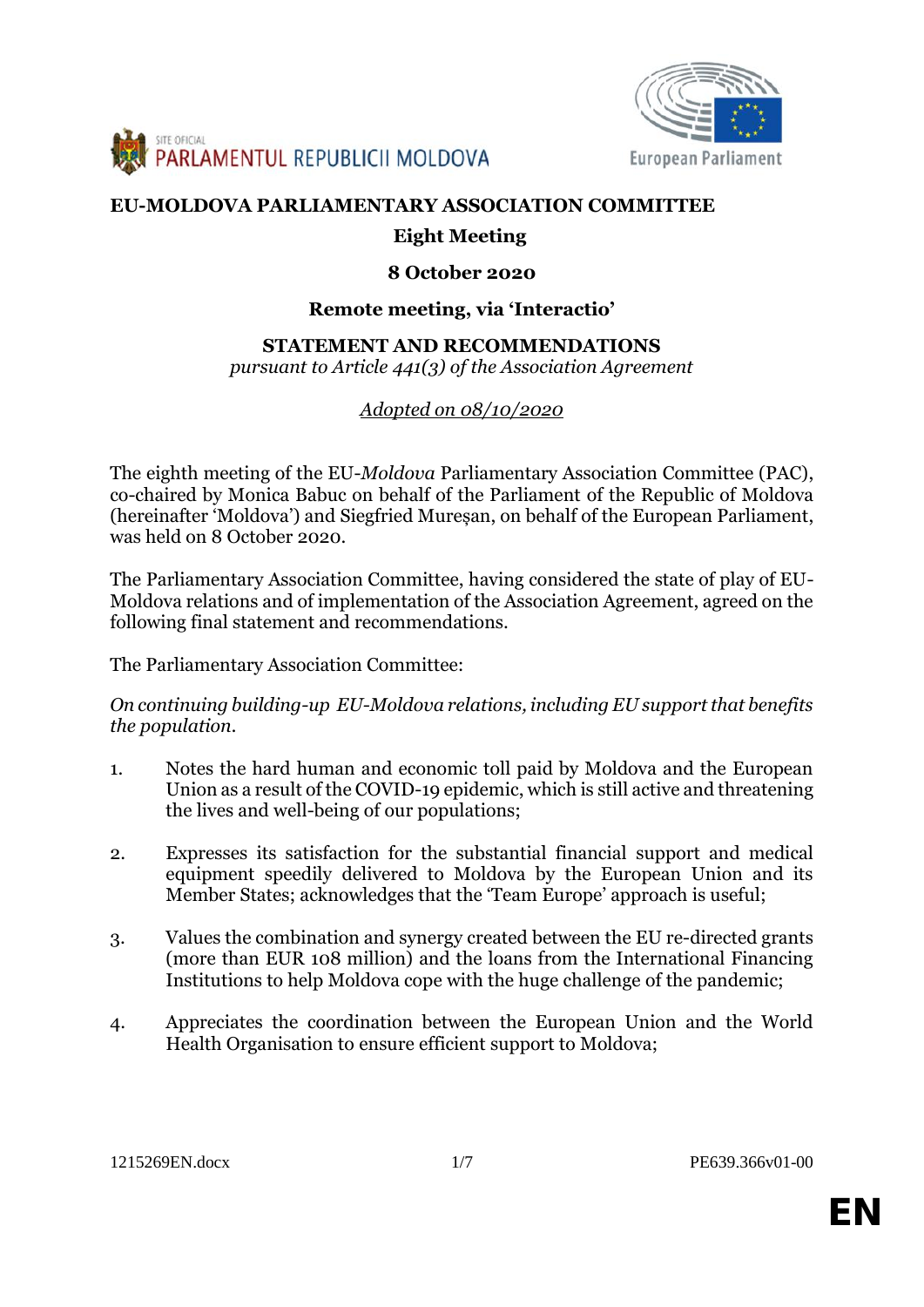



- 5. Welcomes the signature of the new EU macro-financial aid package to Moldova, consisting of a total of EUR 100 million in loans, specifically tailored to support the country's finances as a result of the pandemic;
- 6. Recalls that the basis of the cooperation and solidarity between the European Union and Moldova is the Association Agreement, including its Deep and Comprehensive Free Trade Agreement; Underlines that the core of the EU- Moldova Association are the common values shared by both parties, notably human rights, rule of law and democratic standards; calls on Moldova to reinforce the reforms aimed at strengthening these common values and in so far as these core values are respected and upheld, calls on the EU to reinforce its commitment to the development of projects and policies that benefit the Moldovan population;
- 7. Notes that the European Union should enable the Republic of Moldova to participate in new policy areas and priorities, always seeking tangible results that benefit the Moldovan citizens; calls for swift conclusion of a new Association Agenda that would be aimed at steering EU-Moldova cooperation towards closer political association and deeper economic integration;
	- 8. Calls for a mutual commitment to safeguard fundamental human rights and cooperation, including the adoption of EU and national human rights violations sanctions mechanisms, which should allow for targeted restrictive measures against individuals involved in serious human rights violations.

### *On the economic recovery of Moldova, including job creation and a sustainable and green economy*

- 9. Stresses, that the pandemic's effects in Moldova are still very acute, with serious and painful social and economic consequences, which will require effective action by the Moldovan authorities and assistance from the European Union and other Moldovan international partners;
- 10. Expresses its great concern about the economic and social impacts that the pandemic inflicts on Moldova; Underlines that job creation and education should be a priority, among other things, to halt the emigration of the young working force that is crucial for Moldova's future;
- 11. Proposes that the period of economic recovery should be seen also as an opportunity to consolidate the basis of a new economy in Moldova, more sustainable and prepared to face the urgent climate change and environmental challenges, and also more resilient to crises; in this context, welcomes readiness of the European Union to provide support based on the draft Recovery Plan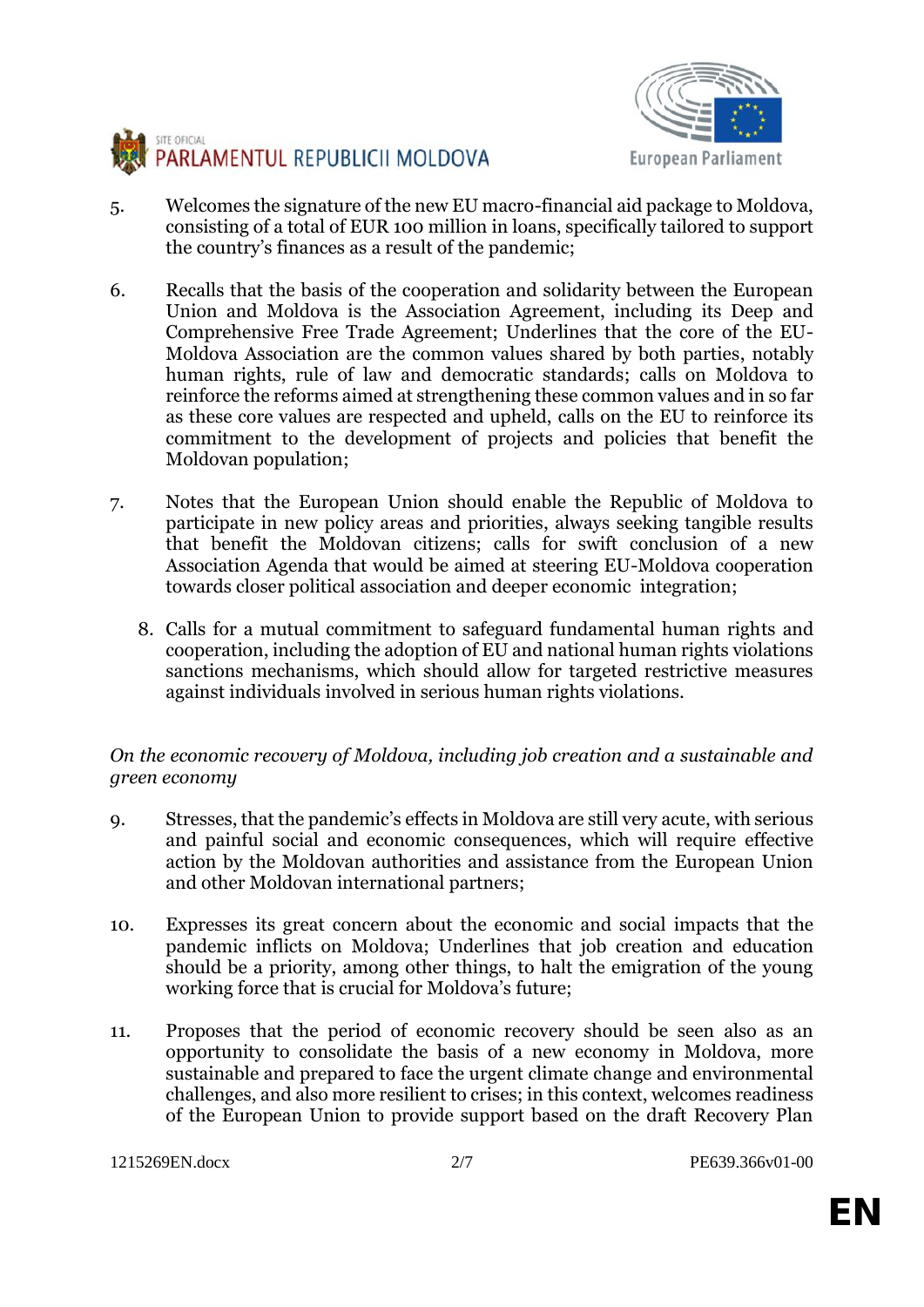



presented by the Moldovan authorities to the European Commission in September 2020.

12. Calls on the Moldovan authorities to pursue the reform of the energy sector in order to increase resilience, transparency in costs and contracts and to improve energy independence and efficiency; Stresses that increasing energy interconnections with the Union, diversifying energy sources, including renewable energy, and reducing dependence on fossil fuels are of paramount importance for enhancing the country's energy security.

*On EU macro-financial support, the related reforms in Moldova and the level of their implementation.*

- 13. Welcomes the second disbursement in July 2020 of the previous EU macrofinancial assistance package, following Moldova's fulfilment of the related conditionality;
- 14. Regrets that the third and last instalment of this macro-financial assistance package was not possible to be delivered because of the lack of sufficient action by national authorities on the EU conditionality before the contractual deadline was reached;
- 15. Recalls that, although in the new EU macro-finance assistance package, the first disbursement is made rapidly due to the COVID-19 emergency, the second and final disbursement will have specific conditions that must be fulfilled; Acknowledges that this conditionality will also refer to previous commitments not yet fulfilled; Underlines that EU conditionalities should be seen as opportunities to conduct the necessary reforms and calls on the Moldovan authorities to mobilise, well on time, all necessary public efforts and resources to ensure that actions related to the conditionality are duly in force on time; underlines that good governance and rule of law are paramount for effective use of macro-financial assistance
- 16. Assesses that, among other, there are three crucial areas where Moldova must keep progressing: Justice reform, an enhanced business climate through the respect of the rule of law, and banking sector reform; Looks forward the adoption of new law on customs code being passed by the Parliament in the next weeks; Asks for the meaningful implementation of all recent adopted legislation, such as the one on 'non-commercial organisations', and other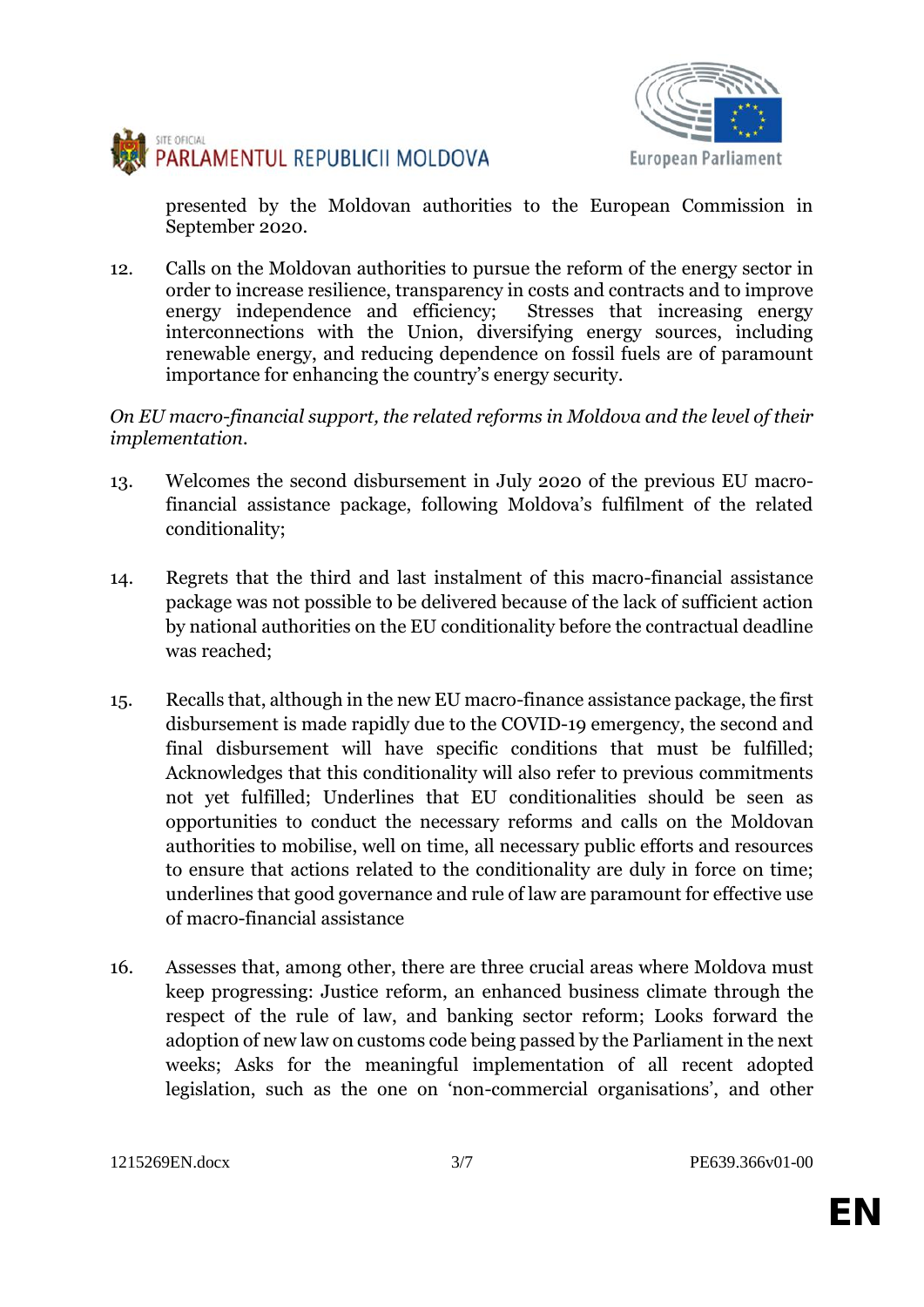



reform measures carried out in the context of the EU and IMF macro-financial assistances;

- 17. Stresses the central role NGOs play in any democratic society and expresses hope that the new legislation will improve the transparency of public decision making and provide a modernized framework for the functioning of civil society in the country; Urges a more meaningful and active involvement of civil society in the policymaking and implementation processes;
- 18. Underlines the need for the Republic of Moldova to complete judicial reforms without delay, so as to guarantee the independence, impartiality and effectiveness of the judiciary and specialised anti-corruption institutions; Stresses that is equally important to step up the fight against corruption and state capture, as well as money laundering, smuggling and organised crime, including human trafficking;
- 19. Underlines the importance of achieving substantial progress towards identifying the perpetrators of the massive banking fraud exposed in 2014; Points out the necessity to speed up the prosecution process, bring all those responsible to justice without further delay and to recover misappropriated funds; Deems it important that EU Member States provide the Republic of Moldova's authorities support in the investigation of the case if so requested;
- 20. Recalls that independent and depolarised media, free of political interferences constitute the basis of a democratic society, particularly during an electoral campaign period; Takes the view that strengthening media pluralism and its independence should be a priority for the Union and the Republic of Moldova in their partnership relations and that this should be reflected appropriately also in the financial allocations; Calls on the Commission to increase support to the independent media, including at local level; Points out the need for both the Moldovan authorities and the EU to develop specific programmes that promote media literacy, combat disinformation and support quality, fact-checked media content;
- 21. Calls for a strict respect of the independence of the Constitutional Court by all Moldovan political stakeholders;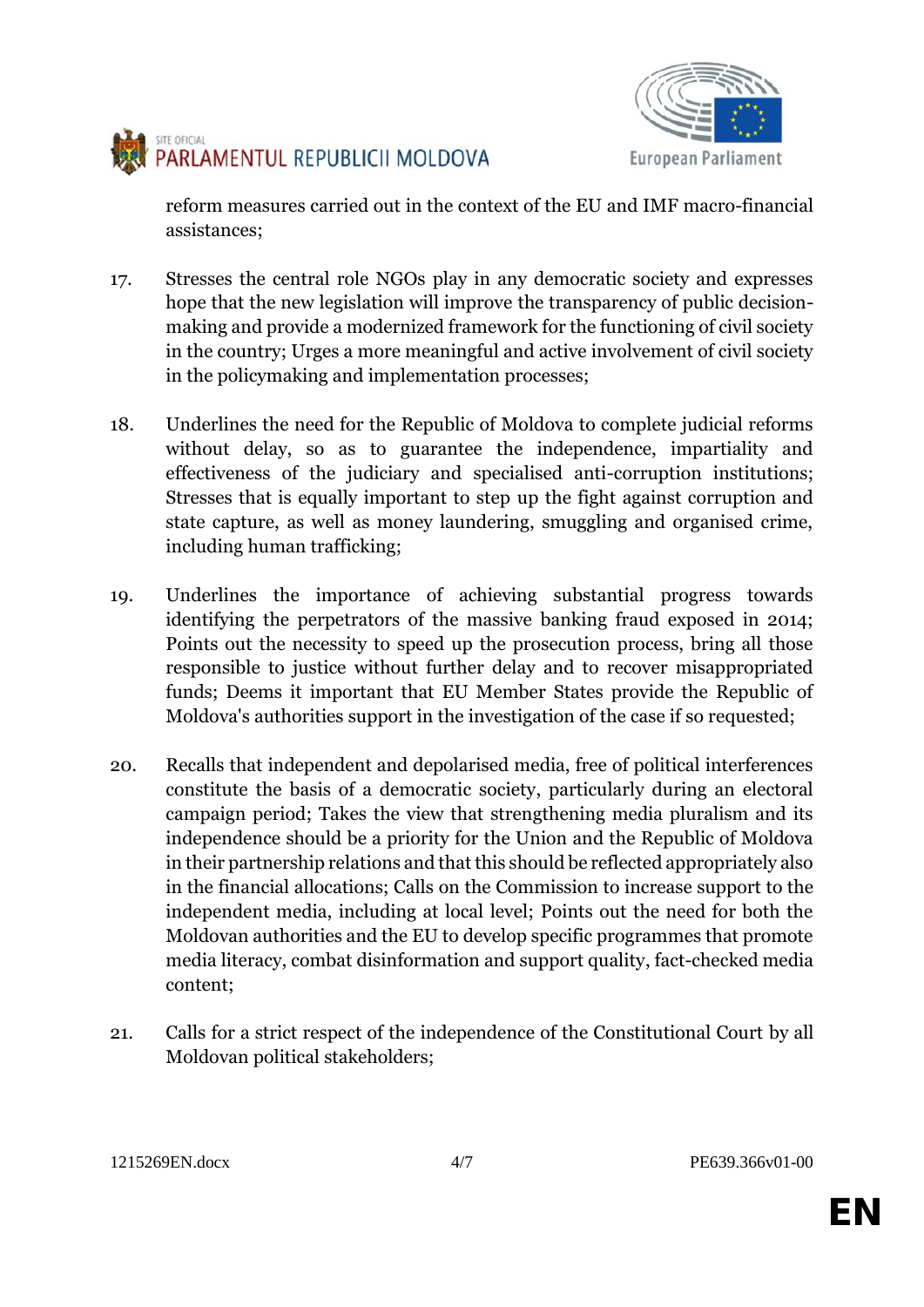



- 22. Consider important the strict respect by all Moldovan political stakeholders of the independence of the Supreme Council of Magistracy as a judicial self administration body and guarantor of the judicial independence
- 23. Welcomes the recent agreement at staff level between Moldova and the International Monetary Fund for a three-year Extended Credit Facility of USD 558 million; Notes that the EU and the IMF share concerns about recent threats posed to the independence of the Central Bank
- 24. Calls for an upgrading of the European Union financial assistance to non-state actors and local public authorities, making them less dependent on political subordination.

*On the need for free and fair elections, including a professional coverage by free media and countering disinformation*

- 25. Stresses that free and transparent regular elections are a key element in any democratization process; Highlights that free and fair elections will also be key in order to guarantee EU support under the various programmes; Recognises that the way in which the 1 November presidential elections will be held will have an important impact on the overall EU-Moldova relations; Calls for the recommendations of the Council of Europe's Venice Commission and ODHIR to be applied;
- 26. Calls on all relevant public institutions involved in the election, and notably the Central Electoral Commission, to refrain from modifying any election rule, including financial ones, in the last months before the voting day, therefore avoiding any indication of being partisan or not independent. Expresses its worries regarding the potential grave irregularities observed in the process of preliminary registrations of the citizens for voting abroad and on opening polling stations out of the country; Calls to all relevant public institutions involved in the election to prevent any violations of the electoral law and processes and to monitor closely the voting process in all polling stations, including stations opened for the citizens from the left bank of Nistru river.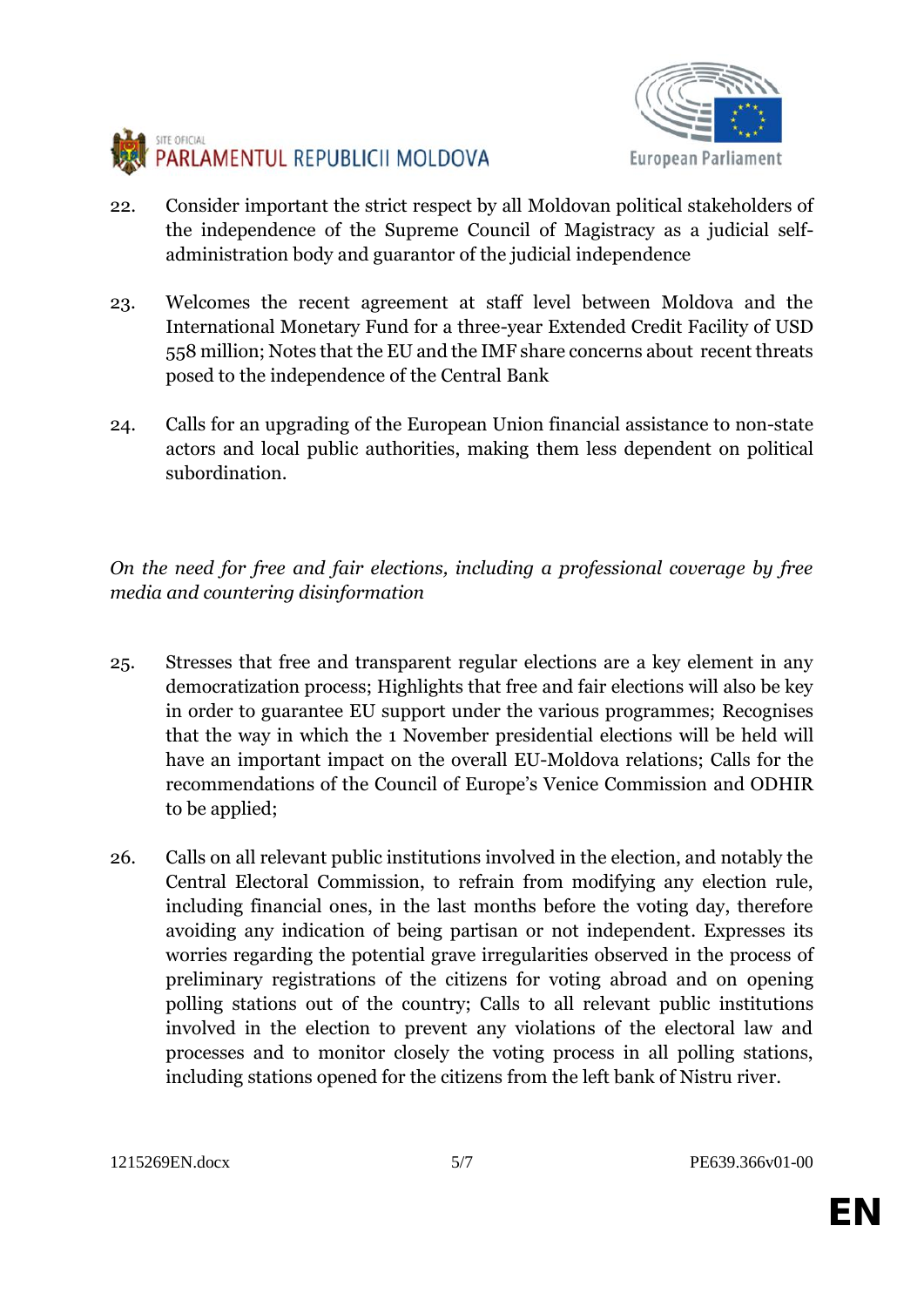



- 27. Stresses that ensuring freedom of the media and a level playing field for all candidates is important in order to ensure free, fair and inclusive elections; Reiterates the need of strengthening the public institutions, media and political parties to gain resilience before the election vis-a-vis the strong disinformation campaigns that Moldova suffers in the difficult context of the pandemic; Calls all presidential contenders to take good care for not promoting any kind of disinformation or encouragement of polarisation among the citizens;
- 28. Asks for the relevant authorities to address the shortcomings identified by the OSCE/ODHIR election observation mission and the relevant European Parliament delegation in 2019, particularly the bussing of organised voters coming from across the Dniester river, the facilitation of the vote of the large Moldovan diaspora living abroad and the secrecy of the vote;
- 29. Calls to all contenders at the presidential election, and at the likely parliamentary ones that may follow, to ensure clean electoral processes before during and after the election day, so that the legitimacy of the results will not be put into question,
- 30. Wishes that these elections contribute to bringing political stability to the country, after a long period of political turmoil.
- 31. Welcomes the deployment of the OSCE/ODIHR Election observation mission for the 1st November Presidential elections in the Republic of Moldova, which will assess the electoral process for its compliance with OSCE commitments and other international obligations and standards for democratic elections, as well as with national legislation.

# *On overall Eastern Partnership issues*

32. Commends the active participation of Moldova in the (remote) Eastern Partnership Leaders videoconference of 18 June 2020, recalls the vitality of the Eastern Partnership project and the need of an ever closer relation between the EU and the Eastern Partnership countries, and between the Eastern Partnership countries themselves; Looks forward for a physical Eastern Partnership Summit in 2021 that reflects its progress and resilience